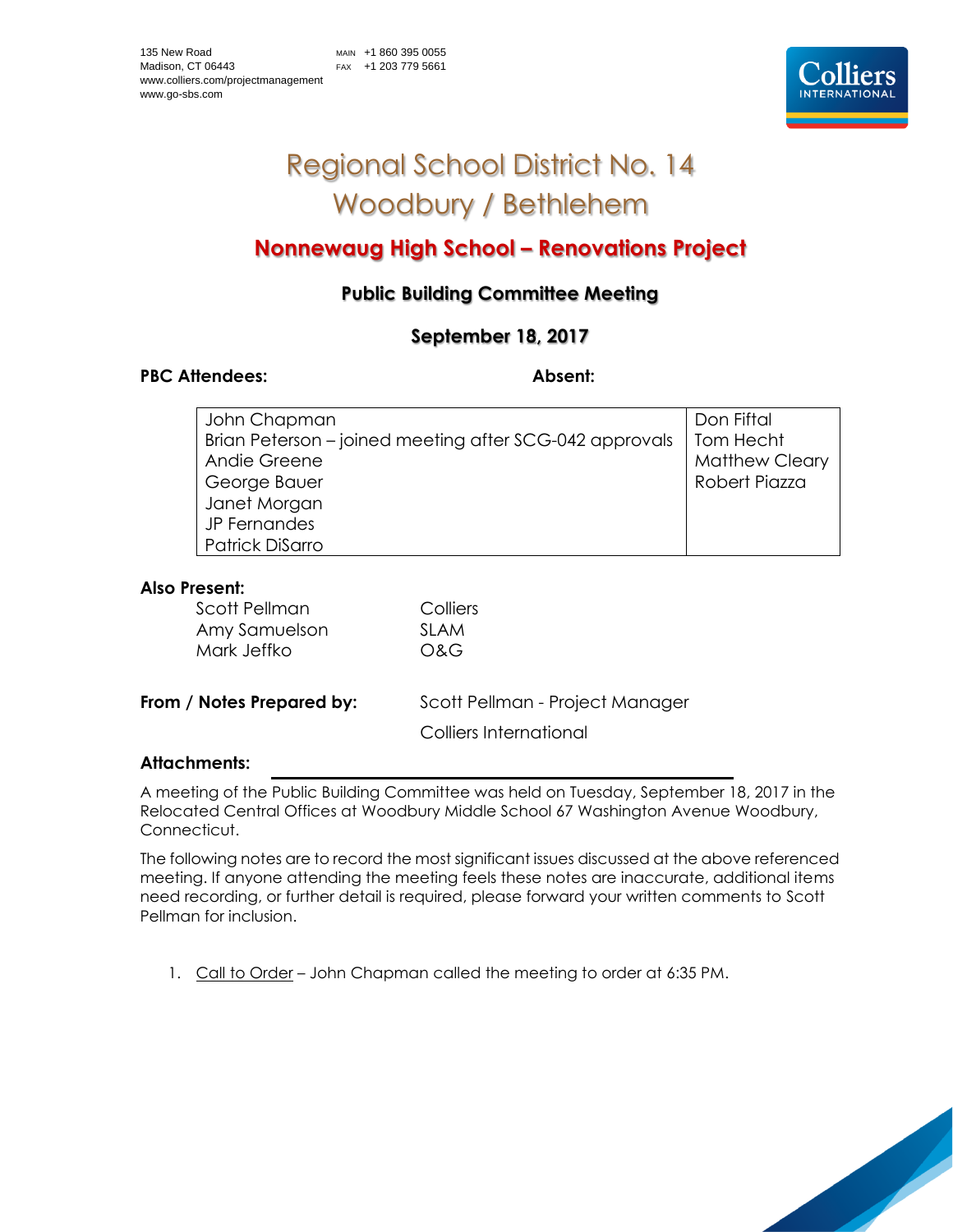2. Approval of SCG-042 's -

#### **Project 214-0093 Nonnewaug HS –**

#### **Motion by John Chapman** –

We hereby certify that these final plans and project manual(s) as prepared for bidding and dated 7-17-2017, and the professional cost estimate, completed in accordance with Level 3 of ASTM International Standard E1557, Standard Classification of Building Elements and Related Sitework-UNIFORMAT II for this project, dated 8-28-2017, have been reviewed and approved for this project on the dates shown above, September 18, 2017.

#### **Seconded by JP Fernandes–**

Discussions - Scott Pellman explained the process. The SCG-042 approval is similar to the process that was completed for phase 1. The SCG-042 approval will allow the design and construction team to take the phase 2 documents to the State for review. The committee has done its diligence with plan and budget reviews and the project meets the educational specification.

#### **All in favor – Unanimous.**

#### **Project 214-0096 Central Office –**

#### **Motion by John Chapman –**

We hereby certify that these final plans and project manual(s) as prepared for bidding and dated 7-17-2017, and the professional cost estimate, completed in accordance with Level 3 of ASTM International Standard E1557, Standard Classification of Building Elements and Related Sitework-UNIFORMAT II for this project, dated 8-28-2017, have been reviewed and approved for this project on the dates shown above, September 18, 2017.

#### **Seconded by JP Fernandes – All in favor – Unanimous.**

3. Approval of pay application #2 for phase 1 construction - The finance subcommittee was provided a copy of the application that has previously been reviewed by SLAM and Colliers. In the future, the finance subcommittee will be provided the pencil copy of the requisition and will meet with the design team and Colliers to finalize the review and will provide the comments to O&G. There is 5% retainage and approximately \$500,000 in work remaining for phase 1 completion. Scott Pellman noted that the application has been reviewed and is recommended for payment by SLAM and Colliers.

#### **John Chapman - Motion to approve the phase 1 application for payment #2 for the period to 8-31-2017 for \$440,713**

Discussions – JP Fernandes questioned the time period that the Region has for payment of the construction applications once submitted. Scott Pellman stated that he believes payment is due within 30 days but did not have a copy of the contract with him.

#### **Motion seconded by Andie Greene – All in favor – Unanimous**